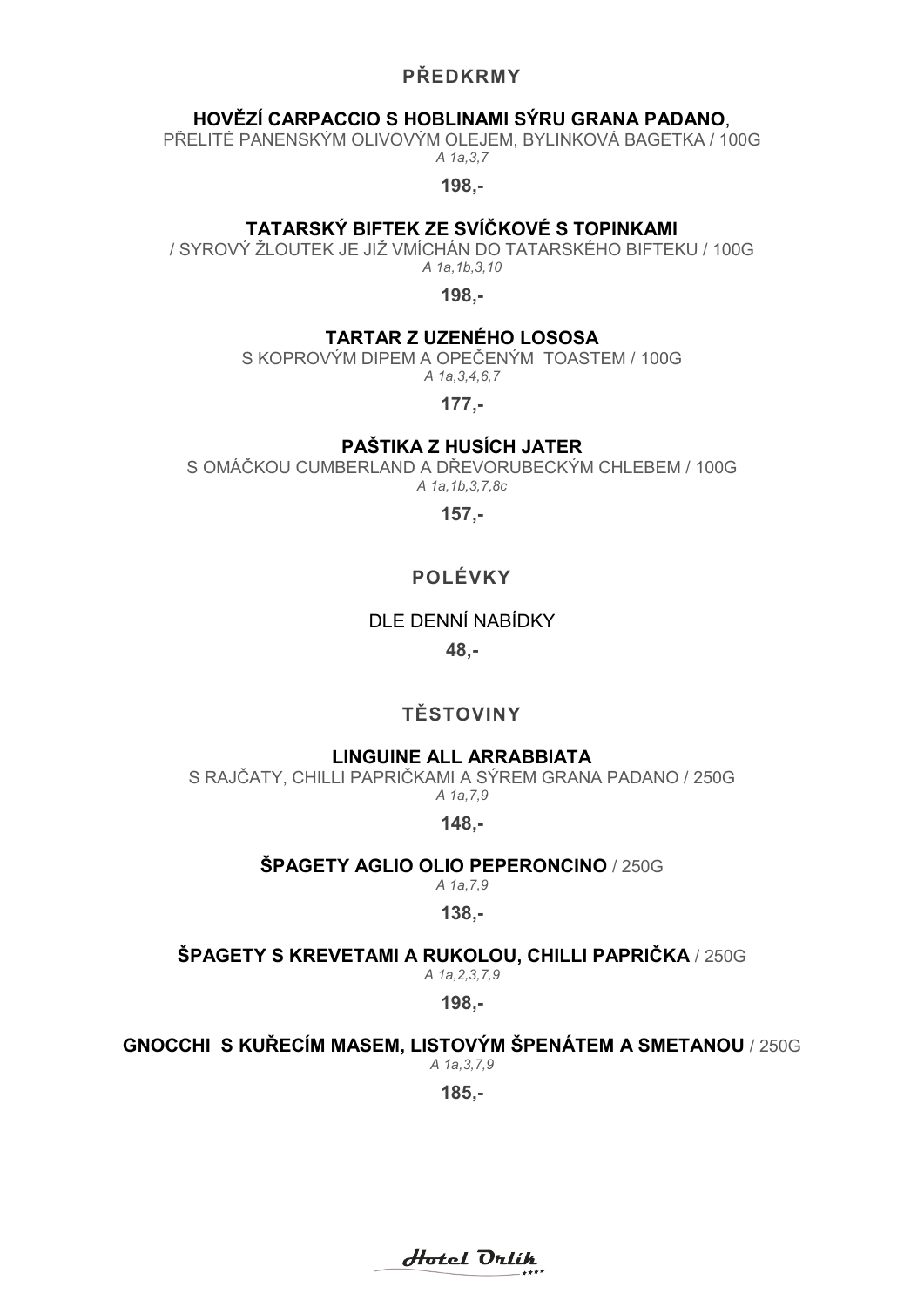# HLAVNÍ JÍDLA

### KUŘECÍ PRSA NA ŠALVĚJI / 200G

A 1a,7,9

### 228,-

### VEPŘOVÁ PANENKA NA HOUBÁCH / 200G

A 1a,7,9

### 275,-

# STEAK Z HOVĚZÍ SVÍČKOVÉ

S REDUKCÍ Z ČERVENÉHO VÍNA / 200G A 7,9

398,-

#### RIB EYE STEAK S PEPŘOVOU OMÁČKOU / 250G

A 1a,7,9

315,-

### FILÍROVANÉ KACHNÍ PRSO SOUS VIDE

NA POLNÍČKOVÉM SALÁTKU S MALINOVÝM DRESINGEM / 250G A 7,9,10

288,-

### SMAŻENÝ VEPROVÝ ŘÍZEK / 150G

A 1a,3,7

168,-

SMAŽENÝ SÝR , TATARSKÁ OMÁČKA / 150G A 1a,3,7

### 158,-

### **SMAŽENÝ SÝR UZENÝ**, TATARSKÁ OMÁČKA / 150G

A 1a,3,7

158,-

### RYBY

# CANDÁT

NA MÁSLE A ROZMARÝNU ROZMARÝNU / 200G A 4,7

### 275,-

# STEAK Z LOSOSA

NA CITRÓNOVÉM MÁSLE A BYLINKÁCH / 200G A 4,7

285,-

### RESTOVANÉ KREVETY NA ČESNEKU

A CHILLI NA NA LEDOVÉM SALÁTU S RUKOLOU / 100G A 2,9,10

Hotel Orlik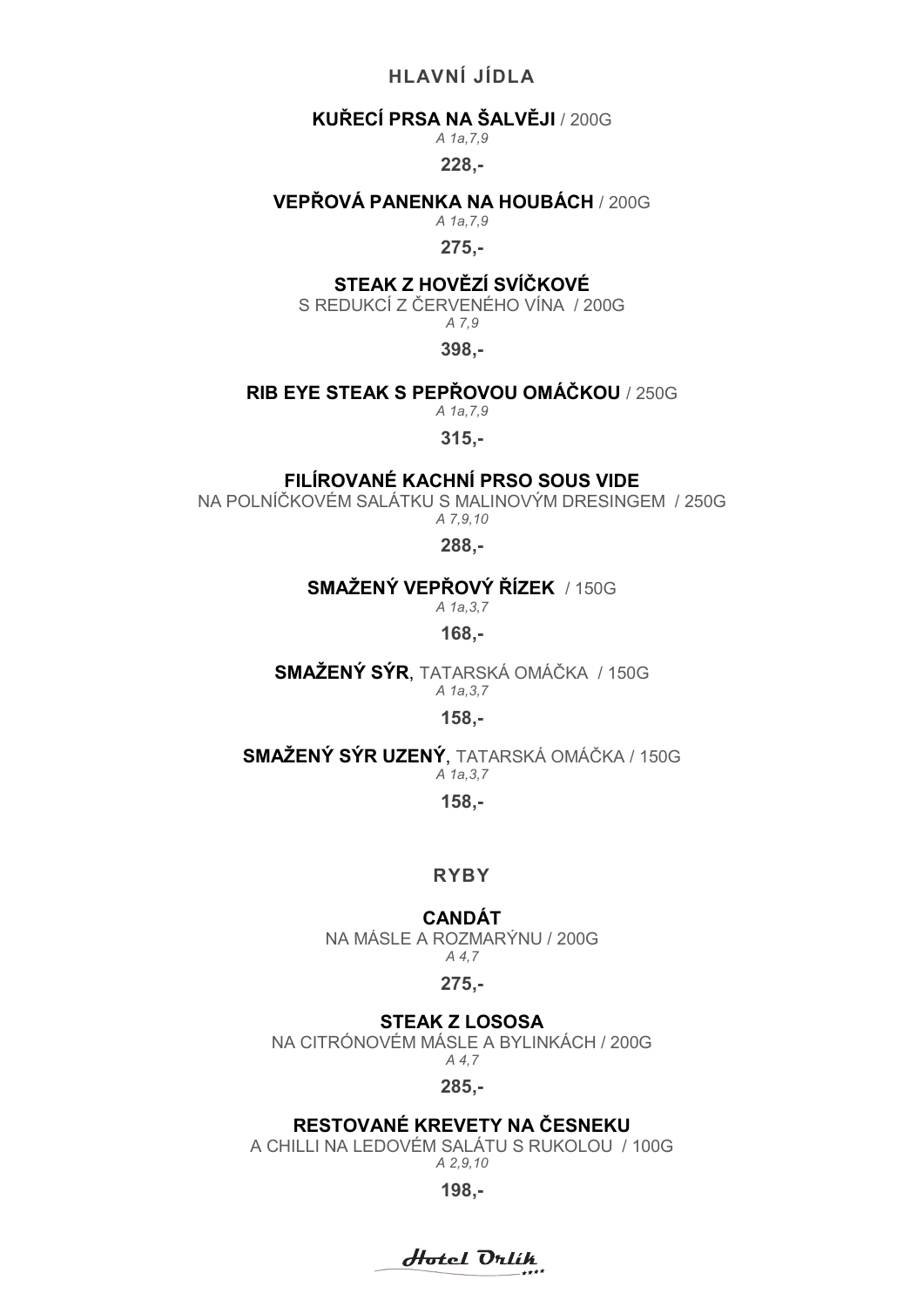# VELKÉ SALÁTY

# CAPRESE SALÁT / 350G

A 7

118,-

# ŘECKÝ SALÁT

S OLIVAMI A FETA SÝREM / 350G A 7,9,10,12

158,-

# CAESAR SALÁT

S KUŘECÍM MASEM, ČESNEKOVÝMI KRUTONY A SÝREM GRANA PADANO / 350G A 1a, 3,4,7

188,-

SEZÓNNÍ MÍCHANÝ SALÁT S VEJCI / 350G A 3,7,10

# 148,-

# MALÉ SALÁTY

# RAJČATOVÝ SALÁT / 150G 68,-

# OKURKOVÝ SALÁT / 150G 68,-

# PŘÍLOHOVÝ MÍCHANÝ SALÁT / 150G

### A 7,9

### 68,-

# DĚTSKÁ JÍDLA

# PŘÍRODNÍ KUŘECÍ PRSÍČKA NA MÁSLE / 100G

# A 1a,7,9

# 118,-

#### SMAŽENÉ KUŘECÍ MINIŘÍZEČKY / 100G A 1a,3,7

118,-

# **TÉSTOVINY V TOMATOVÉ OMÁČCE SYPANÉ SÝREM / 200G**

A 1a,7,9

Hotel Orlik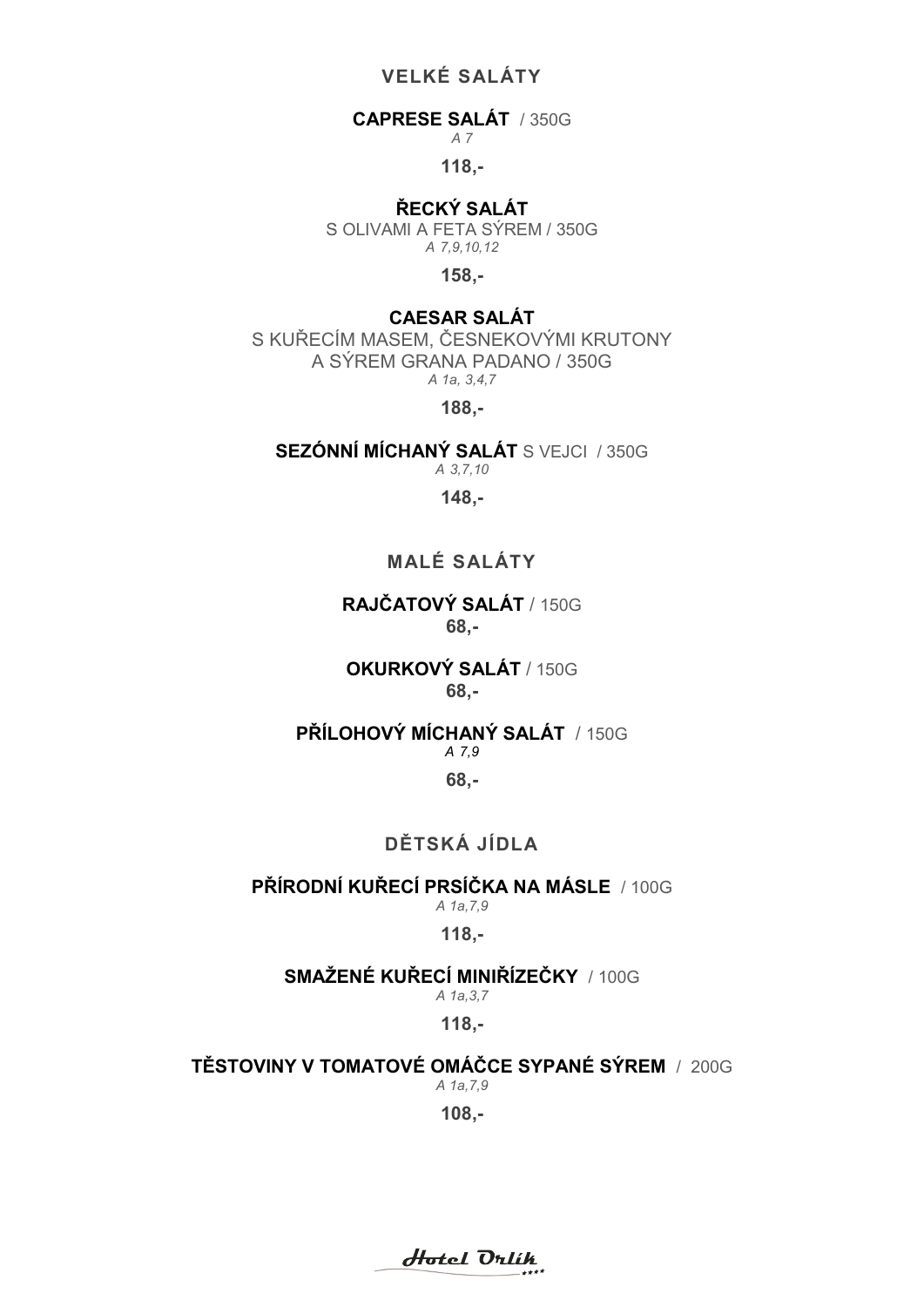### DELIKATE DELIKATESY K PIVU A VÍNU

# NAKLÁDANÝ HERMELÍN

SE SUŠENÝMI RAJČATY A PEČIVEM A PEČIVEM1a,3,7

88,-

# MARINOVANÉ OLIVY

S ČESNEKEM A ROZMARÝNEM

73,-

# PŘÍLOHY

# HRANOLKY / BATÁTOVÉ HRANOLKY / AMERICKÉ KOŘENĚNÉ BRAMBORY / KROKETY / ŠŤOUCHANÉ BRAMBORY <sub>(7)</sub> BRAMBORÁČKY (1a,3,7) / 200G

48,-

### VAŘENÉ BRAMBORY (7) / RÝŽE / 200G

40,-

GRILOVANÁ ZELENINA CUKETA, PAPRIKA, CIBULE / 200G

72,-

# ZELENÉ FAZOLKY SE SLANINOU / 200G

70,-

BYLINKOVÁ BAGETA S ČESNEKEM (1a,3,7) 45,-

TATARSKÁ OMÁČKA TATARSKÁ (3,6,7,9) / KEČUP (9,12) / 50G 0G32,-

Hotel Drlik